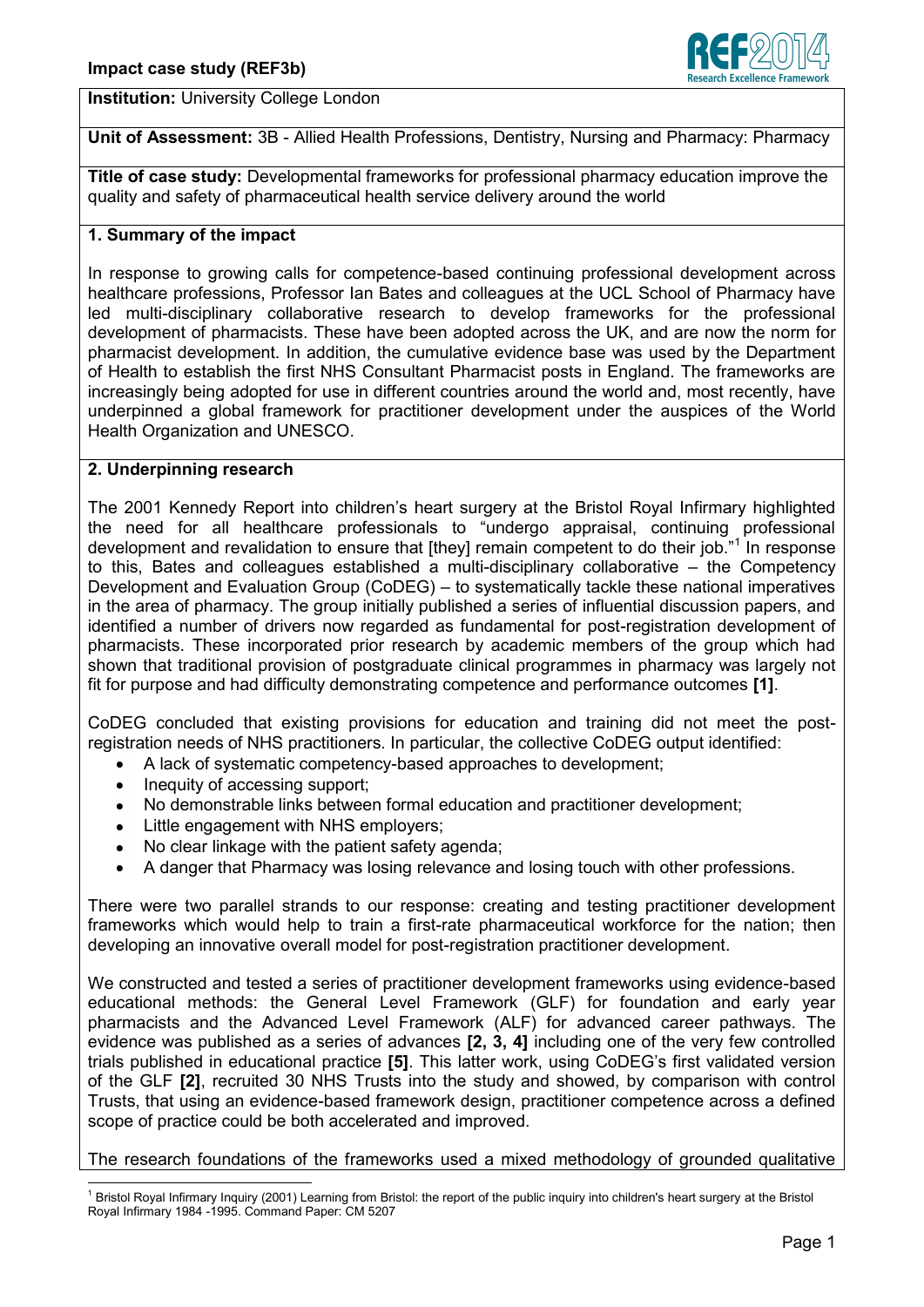## **Impact case study (REF3b)**



analysis, Delphi approaches for consensus building, controlled trial methodology and advanced statistical applications such as HOMALS and a translational application of Kaplan-Meir techniques.

In the parallel stream, the frameworks and evidence were incorporated by the research group into new models for formal post-registration professional education. Innovative workplace education models, a completely new approach using competence and performance-based methods, were subsequently developed by the CoDEG and UCL team, as a partnership with NHS employers, and received a HEFCE Strategic Development Fund grant of £1.3 million in 2006, establishing the Joint Programmes Board (JPB). This set the scene for national reform of post-registration education, which was linked, for the first time, with workforce capability.

More recently, this evidence and application have been further extended to develop a professional recognition (credentialing) model **[6]** which is now a central core of the Royal Pharmaceutical Society's Faculty whereby advanced levels of practice can be identified and peer reviewed; the historical evidence produced by CoDEG, and the translation into new models of workforce development, are now being used to create a new royal college for the profession in 2013.

#### **3. References to the research**

- [1] Quinn J, Bates I, Cox R. Postgraduate clinical pharmacy programmes in the UK: a comparative content analysis. Int J Pharm Pract. 1997 Dec;5:209-15.<http://doi.org/dmk4gs>
- [2] McRobbie D, Webb DG, Bates I, Wright J, Davies JG. Assessment of Clinical Competence: Designing a competence grid for junior pharmacists. Pharmacy Education. 2001;1:67-76. [http://pharmacyeducation.fip.org/2001/01/assessment-of-clinical-competence-designing-a](http://pharmacyeducation.fip.org/2001/01/assessment-of-clinical-competence-designing-a-competence-grid-for-junior-pharmacists/)[competence-grid-for-junior-pharmacists/](http://pharmacyeducation.fip.org/2001/01/assessment-of-clinical-competence-designing-a-competence-grid-for-junior-pharmacists/)
- [3] Meadows N, Webb D, McRobbie D, Antoniou S, Bates I, Davies G. Developing and validating a competency framework for advanced pharmacy practice. Pharmaceutical Journal. 2004; 273: 789-92.
- [4] Mills E, Farmer D, Bates I, Davies G, Webb DG. The General Level Framework: use in primary care and community pharmacy to support professional development. Int J Pharm Prac 2008; 16: 325-31. <http://dx.doi.org/10.1211/ijpp.16.5.0008>
- [5] Antoniou S, Webb DG, McRobbie D, Davies JG, Wright J, Quinn J, Bates IP. A controlled study of the general level framework: Results of the South of England competency study. Pharmacy Education. 2005; 5(314): 201-7. [http://pharmacyeducation.fip.org/2005/09/a-controlled-study-of](http://pharmacyeducation.fip.org/2005/09/a-controlled-study-of-the-general-level-framework-results-of-the-south-of-england-competency-study/)[the-general-level-framework-results-of-the-south-of-england-competency-study/](http://pharmacyeducation.fip.org/2005/09/a-controlled-study-of-the-general-level-framework-results-of-the-south-of-england-competency-study/)
- [6] McKenzie C, Borthwick M, Thacker M, Shulman R, Offord R., Tomlin M., Bates I., McRobbie D. Developing a process for credentialing advanced level practice in the pharmacy profession using a multi-source evaluation tool. Pharmaceutical J. 2011; 286: online [http://www.codeg.org/fileadmin/codeg/pdf/ACLF/Critical\\_Care\\_Group\\_PJ\\_Paper\\_April\\_2011.pd](http://www.codeg.org/fileadmin/codeg/pdf/ACLF/Critical_Care_Group_PJ_Paper_April_2011.pdf) [f](http://www.codeg.org/fileadmin/codeg/pdf/ACLF/Critical_Care_Group_PJ_Paper_April_2011.pdf)

#### **4. Details of the impact**

Over the last 10 years, the cumulative evidence from the CoDEG group, in relation to the development of practitioner development frameworks, policy formation and novel professional education models has improved the quality of pharmacy services through the reform of educational provision and the implementation of practitioner development frameworks. Educational research work that aimed to address clear national health service needs to define and assure capable and competent pharmacist practitioners, has grown into a world-wide project that has international recognition from nation states and UN agencies for the impact that the evidence-base and translational developments have had – and are continuing to have – on developing safe and capable clinical pharmacists. The key theme of our work throughout has been the application of research-driven educational enquiry to the development of health service capability, in a manner never before applied in the profession.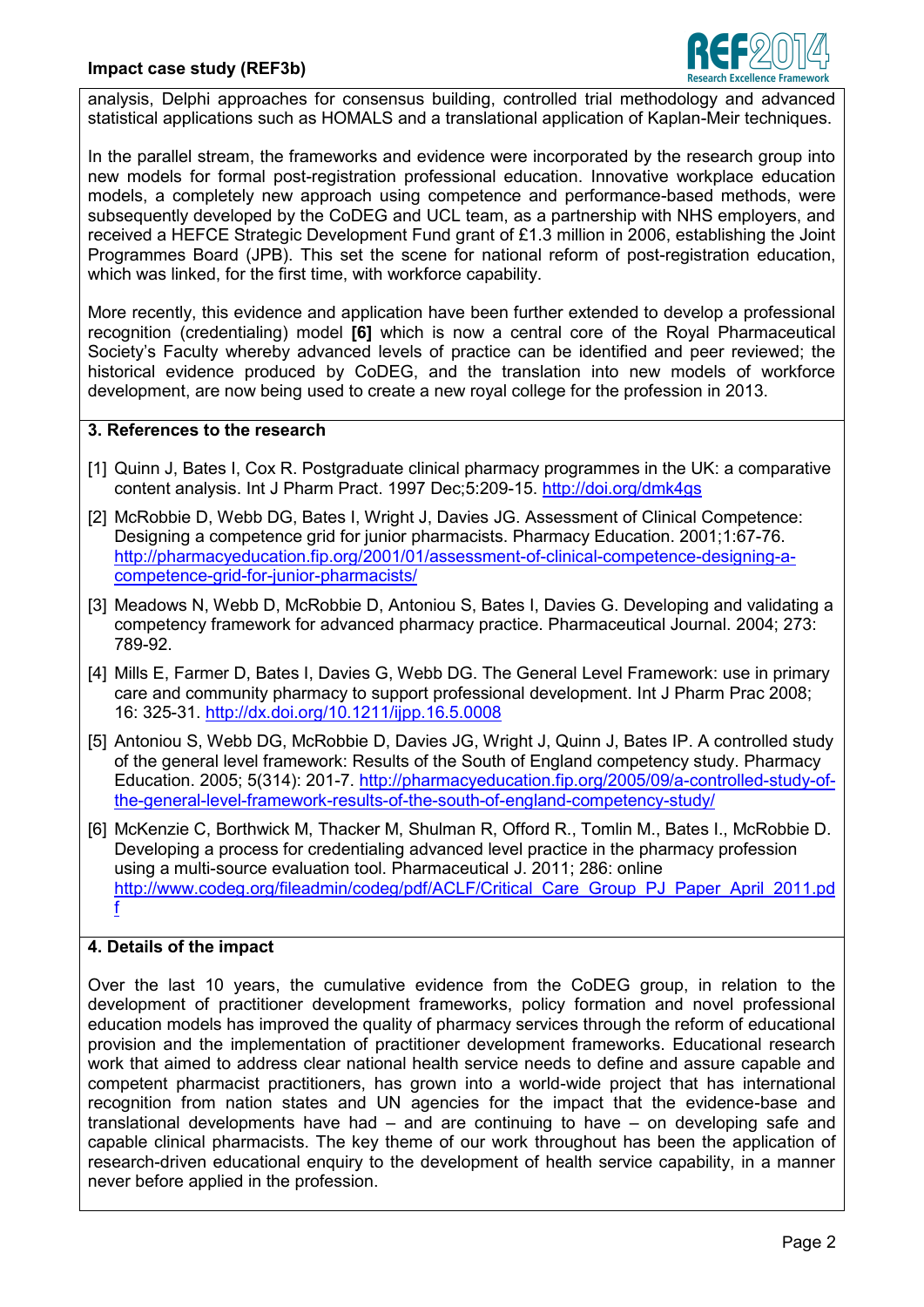

### 1. National impact.

In 2005, ALF evidence was used as a basis for Department of Health guidance to establish the first NHS Consultant Pharmacist posts in England **[a]**. As a result, over 50 Consultant Pharmacists were in post across England in 2013 **[b]**. In 2006, the formal JPB partnership described above was set up **[c]**. This has become the accepted foundation pathway for all early years' practitioners across most of England's NHS Trusts and the GLF has been adopted for use by over 90% of all Band 6 (junior) pharmacists in England. The cumulative research also supported adoption in Wales and Northern Ireland. The royal college for pharmacy is now using this educational approach as the basis for its national foundation standard **[d]**.

The emergence of Medical Education England (MEE [www.mee.nhs.uk;](http://www.mee.nhs.uk/) and since April 2013, HEE [www.hee.nhs.uk\)](http://www.hee.nhs.uk/) as the national commissioning agency for all medical, pharmacy, dental and health science education and training means that pharmacy has a national Professional Advisory Board, reporting to HEE on matters of professional development, including initial education and career pathways. In 2012, this professional board – Modernising Pharmacy Careers – commissioned an independent report into the use of practitioner development frameworks for the profession **[e]**. The report recommended national uptake of both the GLF and the ALF, and the Royal Pharmaceutical Society (RPS) subsequently adopted stewardship of the CoDEG frameworks to enhance professional capability across all health sectors and impact on the quality of health care provision. This is now the national norm for practitioner development, affecting all of the 42,000 registered pharmacists in the UK. In a supporting statement, the RPS say that "*This is a historic time for pharmacy, a first for the Royal Pharmaceutical Society and is based upon the decade worth of evidence generated by CODEG and Professor Bates' national and international research in this area… The RPS can fully verify the usage of the research work, and the impact of the work which has gone into developing the frameworks*" **[f]**.

### 2. European regional impact.

The evidence base generated by CoDEG was used as a basis for the Europe-wide PHARMINE programme **[g]**. This multilateral programme, funded in 2009 via the European Commission for €480,000, set out to map foundation level and advanced ("specialist") competencies for pharmacy. The CoDEG frameworks proved to be the building blocks of the PHARMINE outcomes, which were subsequently endorsed by major European special interest partner groups including:

- EAFP (European Association of Faculties of Pharmacy)  $\bullet$
- EAHP (European Association of Hospital Pharmacists)  $\bullet$
- EIPG (European Industrial Pharmacists' Group)
- EPSA European Pharmacy Students' Association)
- PGEU (Pharmaceutical Group of the European Union)  $\bullet$

# 3. Other Nations

In Australia, Queensland Health, which covers about a third of the population, improved the competency of its practitioners through development of an adapted version of the CoDEG frameworks **[h]**.This initial work has now been taken up nationally, impacting at both foundation and advanced level practice, using CoDEG evidence and GLF and ALF **[i]**. CoDEG have acted as advisers on the nationalisation of the original frameworks. In 2012, the Australian authorities published their Advanced Pharmacy Practice Framework for Australia, which acknowledges the CoDEG evidence and work as the basis for this national development **[j]**.

Singapore has also collaborated with CoDEG to develop a national framework for foundation level practice based on the GLF **[k]**. This particular work stream has driven reform of practitioner development in Singapore along similar lines to the UK. Other countries where the GLF is being translated and adapted for national use are Ireland (via the Pharmaceutical Society of Ireland), Croatia (via community pharmacy providers), Serbia (via National Expert Panel and community pharmacy providers) **[l, m]**.